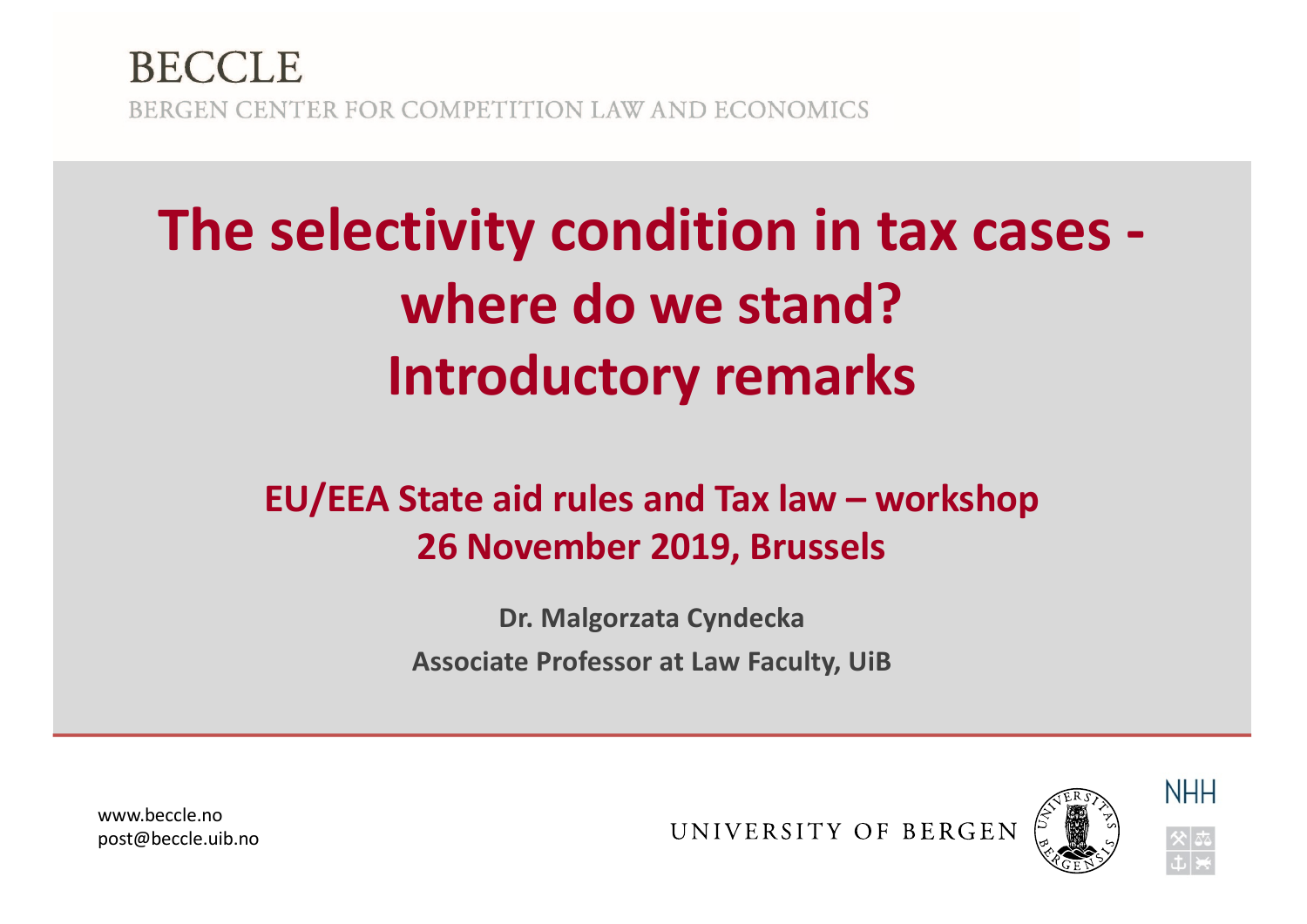#### **Fiscal sovereignty v State aid law**

- In the **absence of harmonisation** at EU level in tax matters, MS are **free to decide** which events or undertakings to tax and at what rate (Case 204/90 *Bachmann* and Case C-374/04 *Test Claimants*)
- The exercise of reserved powers **cannot permit** the unilateral adoption of **measures prohibited by the Treaty** ( Case 6/69, *France v Commission*)
- Although base and rates of direct taxation not harmonised, **tax measures must comply with Treaty** (Case 173/73 *Italy v Commission*; Case T-131/16 *Belgium v Commission*)
- **MS are free to set their policy objectives** (e.g. tax environmentally harmful activities), but they **must comply with Treaty** (Case C-487/06 P *British Aggregates*.

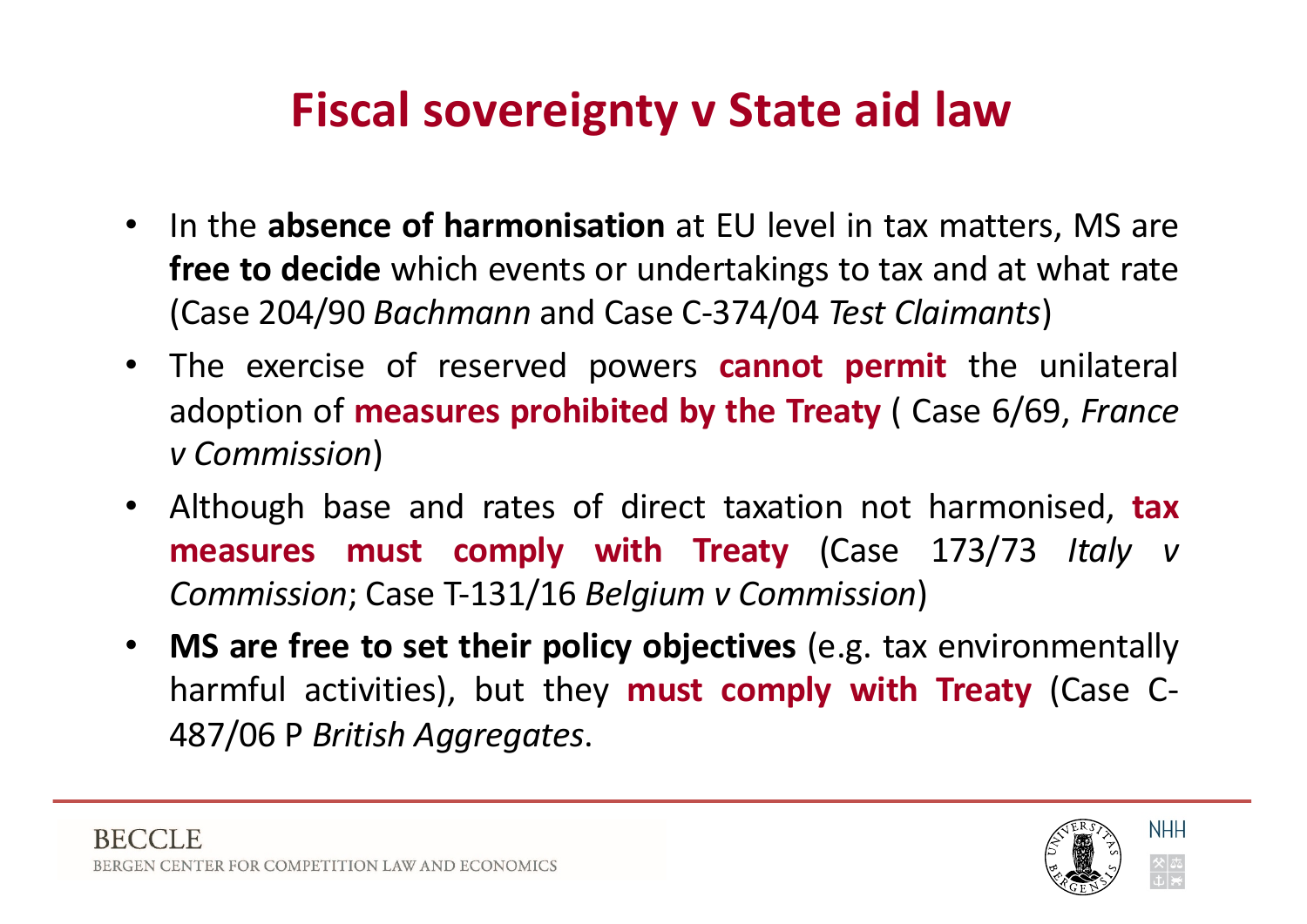# **Typical examples of fiscal aid**

**Fiscal aid** ➤ **reduced tax revenue** (plus all 107(1) / TFEU/61(1) EEA conditions met):

- $\triangleright$  exemption from tax base
- $\triangleright$  reduction of tax rate
- $\triangleright$  accelerated depreciation
- $\triangleright$  tax forgiveness
- $\triangleright$  failure to collect tax
- $\triangleright$  rescheduling of tax debt...

**Questions:** economic advantage, state resources, selective.



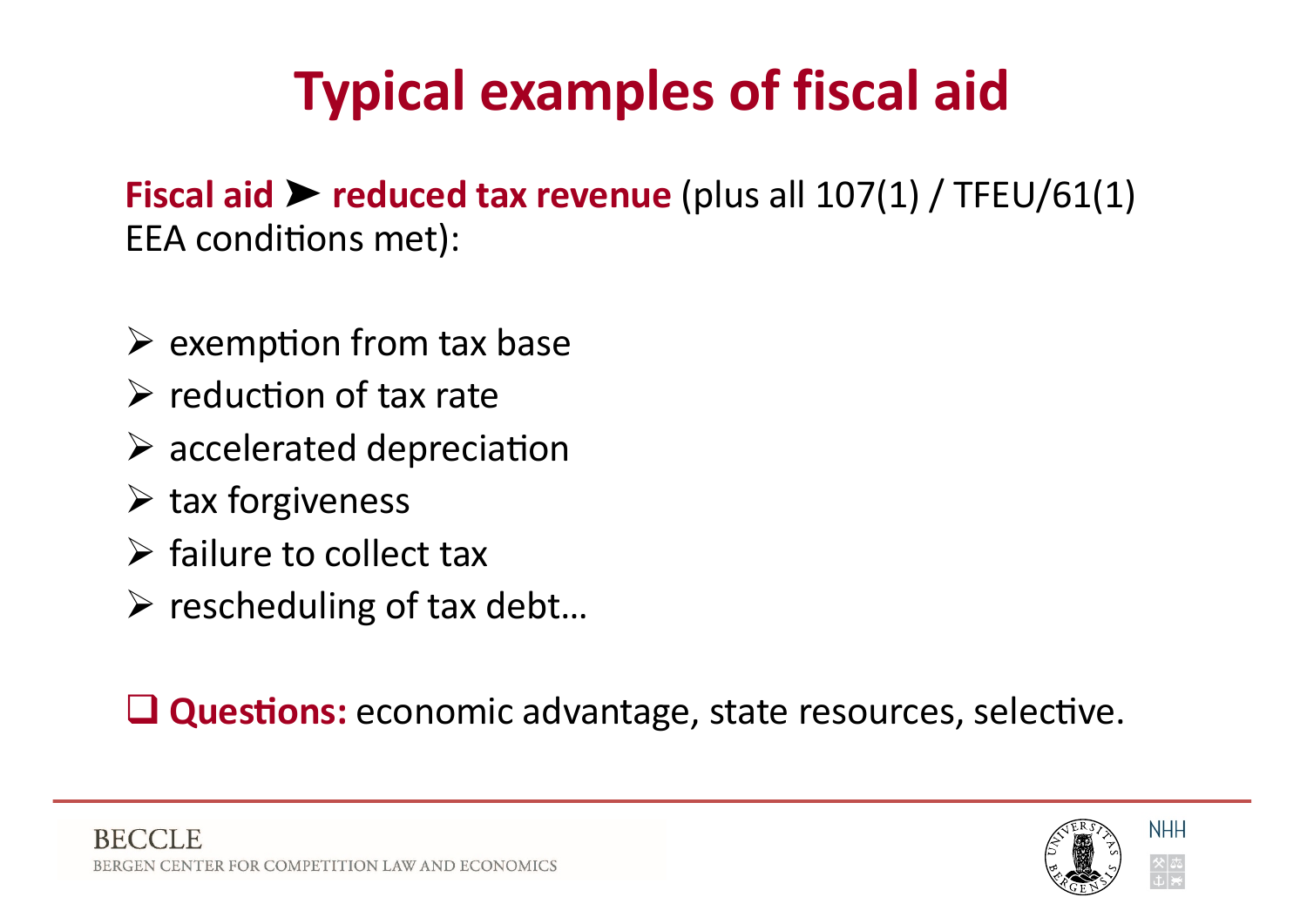## **Imposition of a tax or charge as aid itself?**

- Can I claim relief form a higher rate of tax?
- **General rule**: **taxes do not fall within scope of Arts 107(1)/61(1) EEA, but:**
- **1) Taxes are linked (hypothecated) to aid measures**, i.e. they form an integral part of aid measures – under binding national rules tax is used to finance aid and it has direct impact on the amount of aid (Case C-390/98 *Banks*)
- **2) Aid measure as tax itself** not exemption from tax (Case Case C-53/00 *Ferring* - two directly competing medicine distribution channels in France - the wholesale distributors and the pharmaceutical laboratories which sold directly to pharmacies).

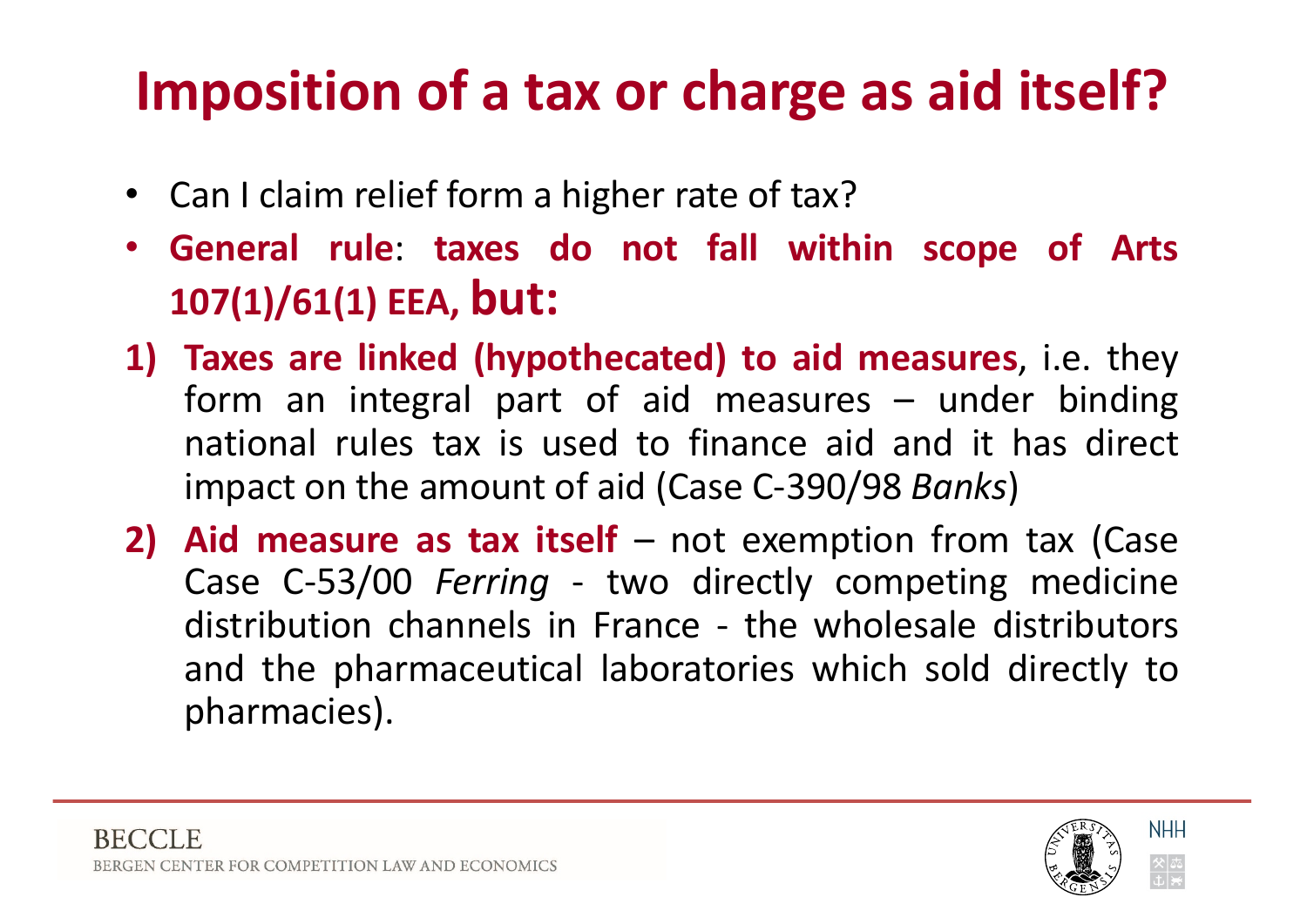# **Article 107(1) TFEU / 61(1) EEA**

Save as otherwise provided in the Treaties, any aid granted by a Member State or through State resources in any form whatsoever which distorts or threatens to distort competition by **favouring certain undertakings or the production of certain goods** shall, in so far as it affects trade between Member States, be incompatible with the internal market.

#### **Is there a selective advantage?**

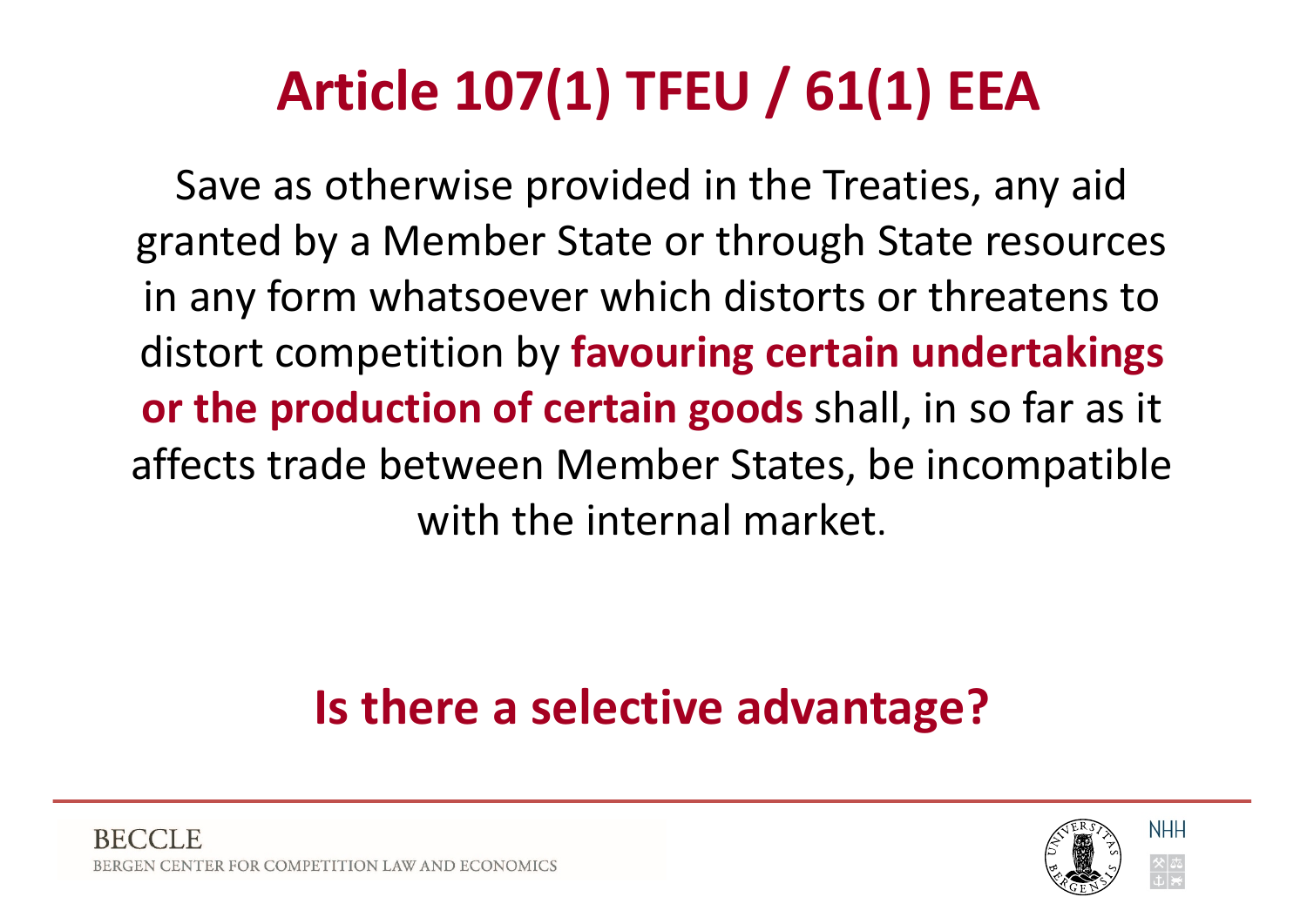## **Selectivity - general remarks**

- Selective measures not of purely general application
- Even if a tax measure benefits a **large number of beneficiaries** in several sectors, it may be selective (Case C-75/97 Maribel; Case C-143/99 *Adria-Wien Pipeline*)
- A tax measure with **narrow scope** can be general measure, if applicable to all liable tax payers (e.g. reduction of landing charges - Case C-524/14 P *Commission v Hansestadt Lübeck*).

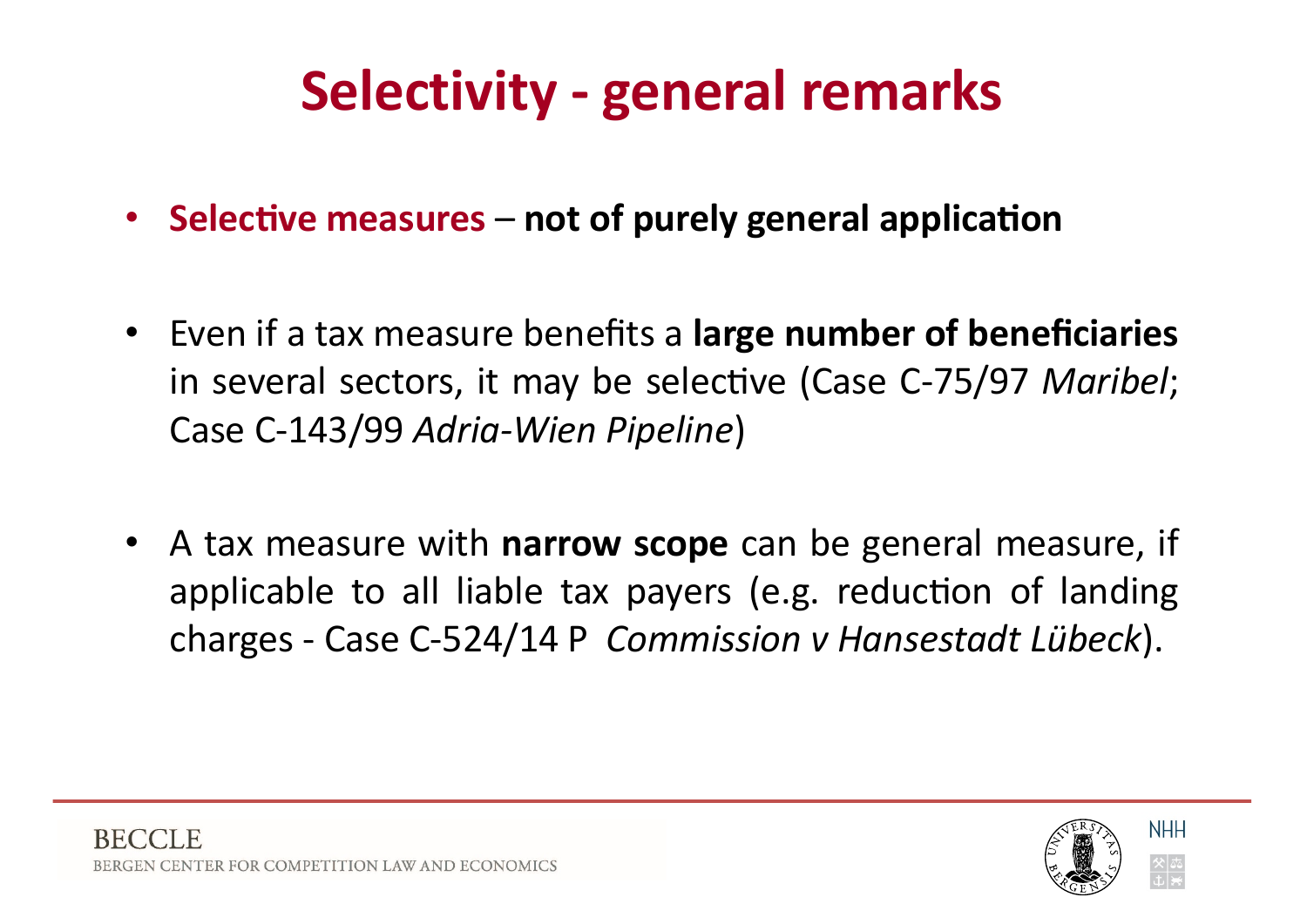# **Selectivity - general remarks (II)**

- **Material** v regional selectivity
- **Material selectivity:**
- $\triangleright$  *de jure* directly from the legal criteria for granting a measure that is formally reserved for certain undertakings (size, sector)
- **► de facto** conditions or barriers imposed by MS preventing certain undertakings from benefiting from the measure (brief period, certain threshold)
- **Discretionary administrative practice** where meeting the given criteria does not automatically result in an entitlement to the measure (vague criteria, criteria not related to tax)
- Prior administrative authorisation?

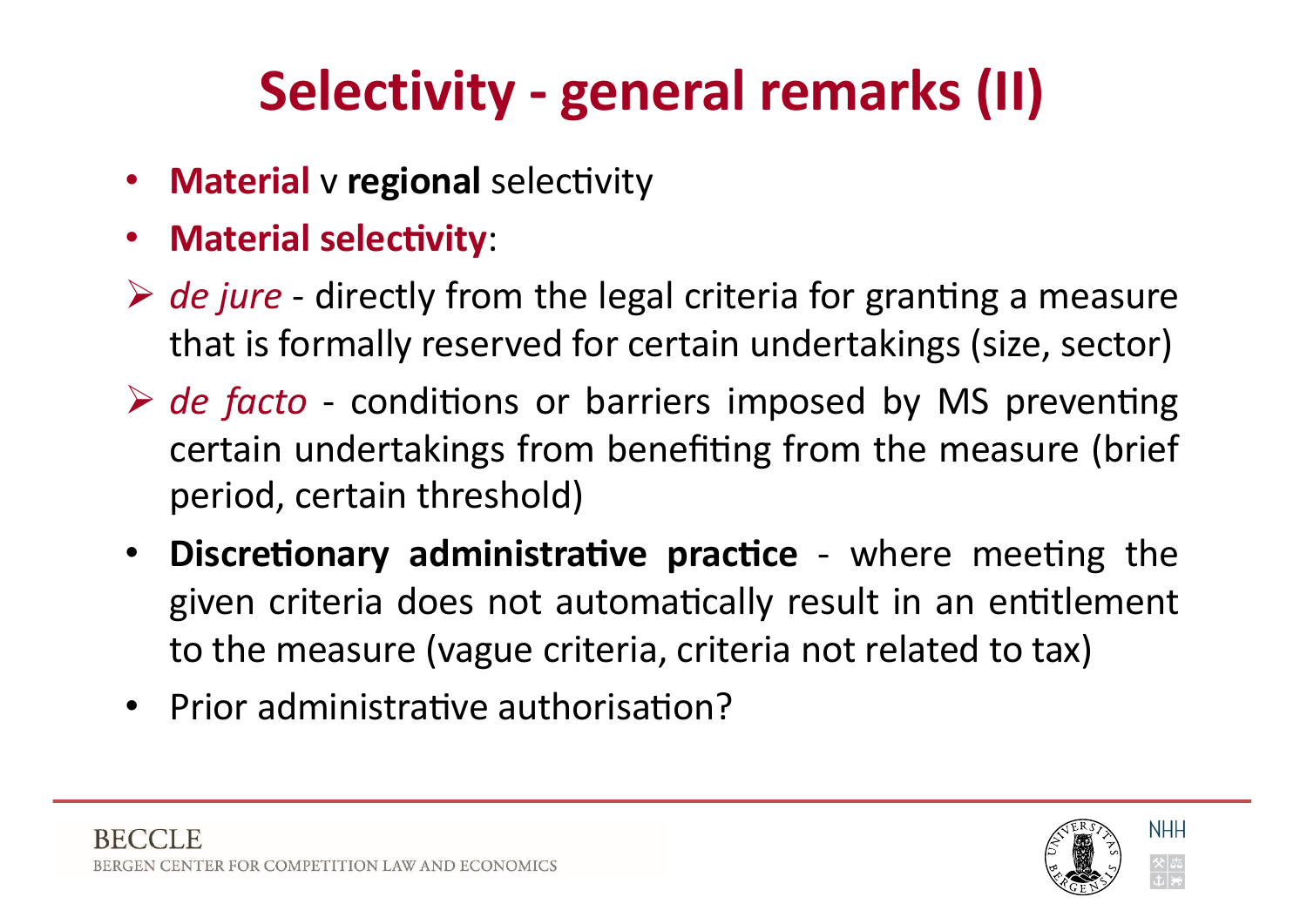### **Aid schemes v individual tax measures**

- **Aid scheme - Procedural Regulation 2015/1589 - 1d**
- Ø **General aid scheme**: any act on the basis of which, without further implementing measures being required, individual aid awards may be made to undertakings defined within the act in a general and abstract manner
- Ø **Individual aid scheme**: any act on the basis of which aid which is not linked to a specific project may be awarded to one or several undertakings for an indefinite period of time and/or for an indefinite amount
- **Individual aid – Procedural Regulation 2015/1589 1(e):** aid that is not awarded on the basis of an aid scheme and notifiable awards of aid on the basis of an aid scheme.

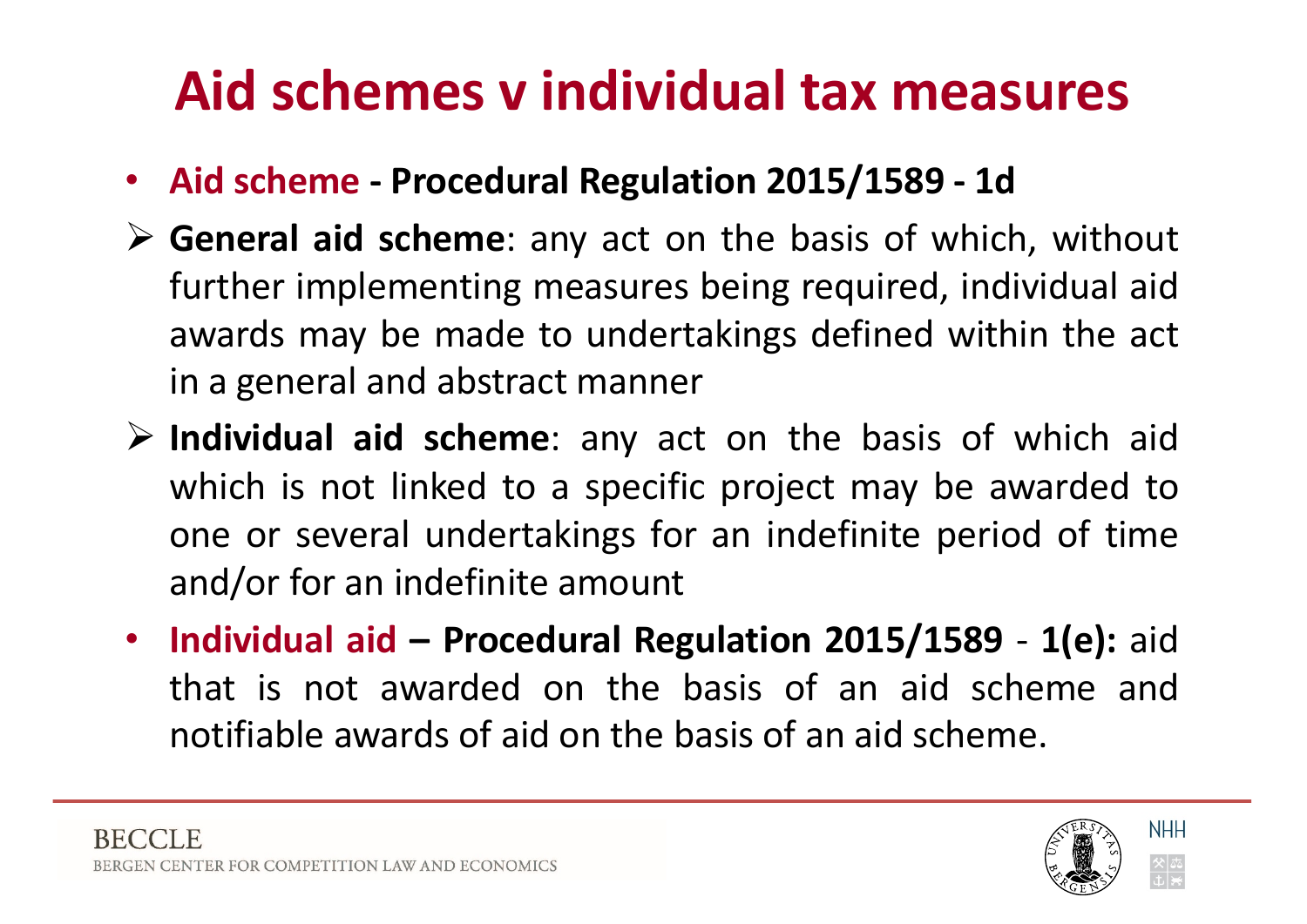#### **MOL presumption – Case C-15/14 P** *MOL*

- The selectivity requirement **differs** depending on whether the measure in question is envisaged as a **general scheme of aid** or as **individual aid**. In the latter case, the **identification of the economic advantage is, in principle, sufficient to support the presumption that it is selective.** By contrast, when examining a general scheme of aid, it is **necessary to identify** whether the measure in question, **notwithstanding the finding that it confers an advantage** of general application, does so **to the exclusive benefit of certain undertakings or certain sectors of activity** (para. 60)
- C-211/15P *Orange*: Selectivity presumed if advantage shown
- T-314/15 *Cosco:* No comparability analysis needed.

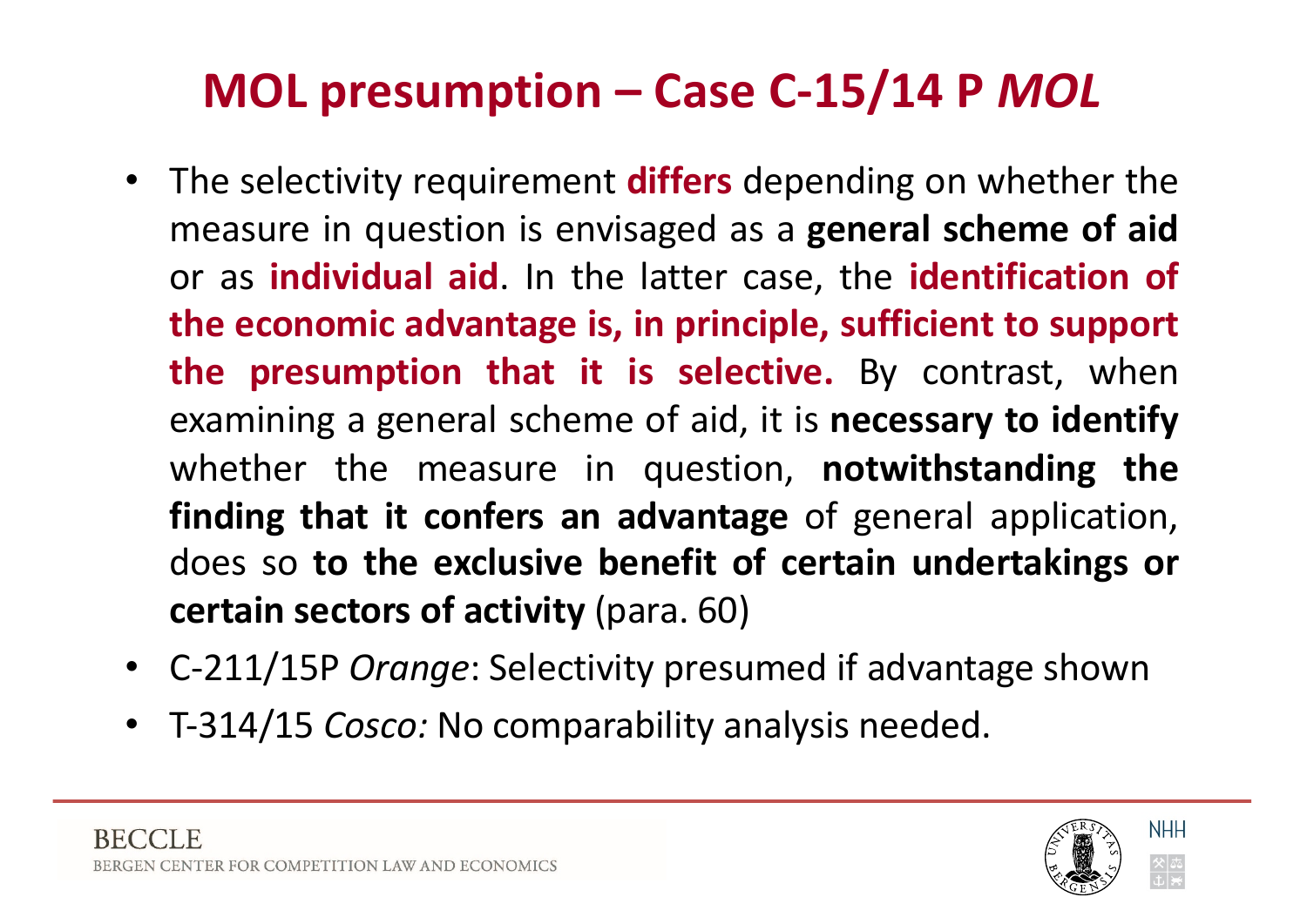## **Schemes: three-step test**

- 1) Identification of the **reference system**
- **2) Discrimination** between comparable undertakings
- **3) Justification** by the nature and logic of the reference system

#### **Burden of proof:**

- 1) and 2) on the Commission/ESA
- 3) on Member State.
- Recently confirmed in C-374/17 *A Brauerei* (para. 35).

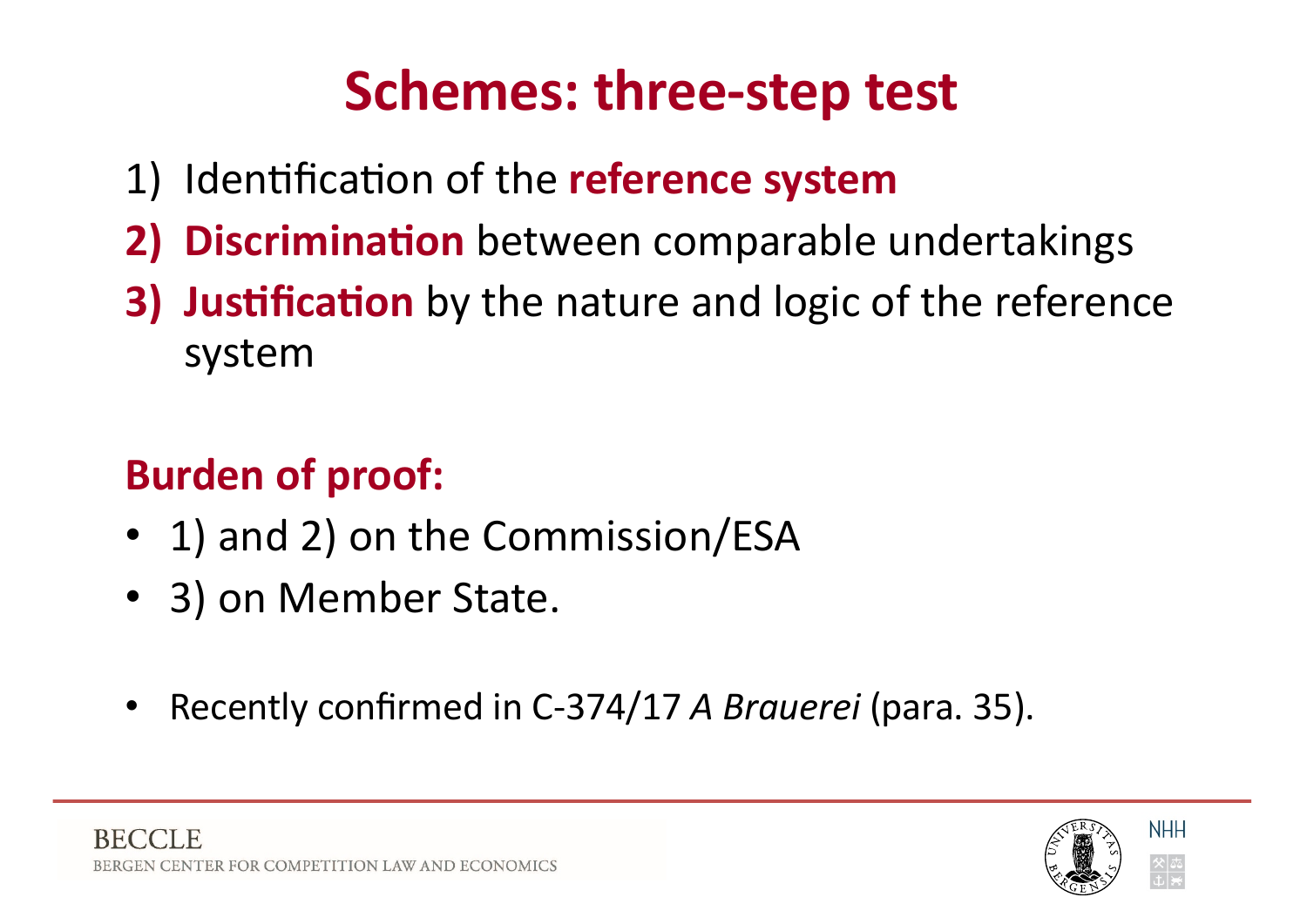## **Step 1: reference system**

- The EU Court: "general" system, "reference" system, "ordinary" system, "normal" system
- The Commission NOA (para. 133): reference system is composed of **consistent set of rules that generally apply — on basis of** *c***objective criteria – to all undertakings falling within its scope as defined by its objective**. Those rules define the scope of the system, the conditions under which the system applies, the rights and obligations of undertakings subject to it and the technicalities of the functioning of the system.
- **Taxes**: the tax base, the taxable persons, the taxable event and the tax rates, e.g. the corporate income tax system, the VAT system or the general system of taxation of insurance.
- **Special-purpose (stand-alone) levies** (environment, health) the **reference system** is, in principle, the levy itself.

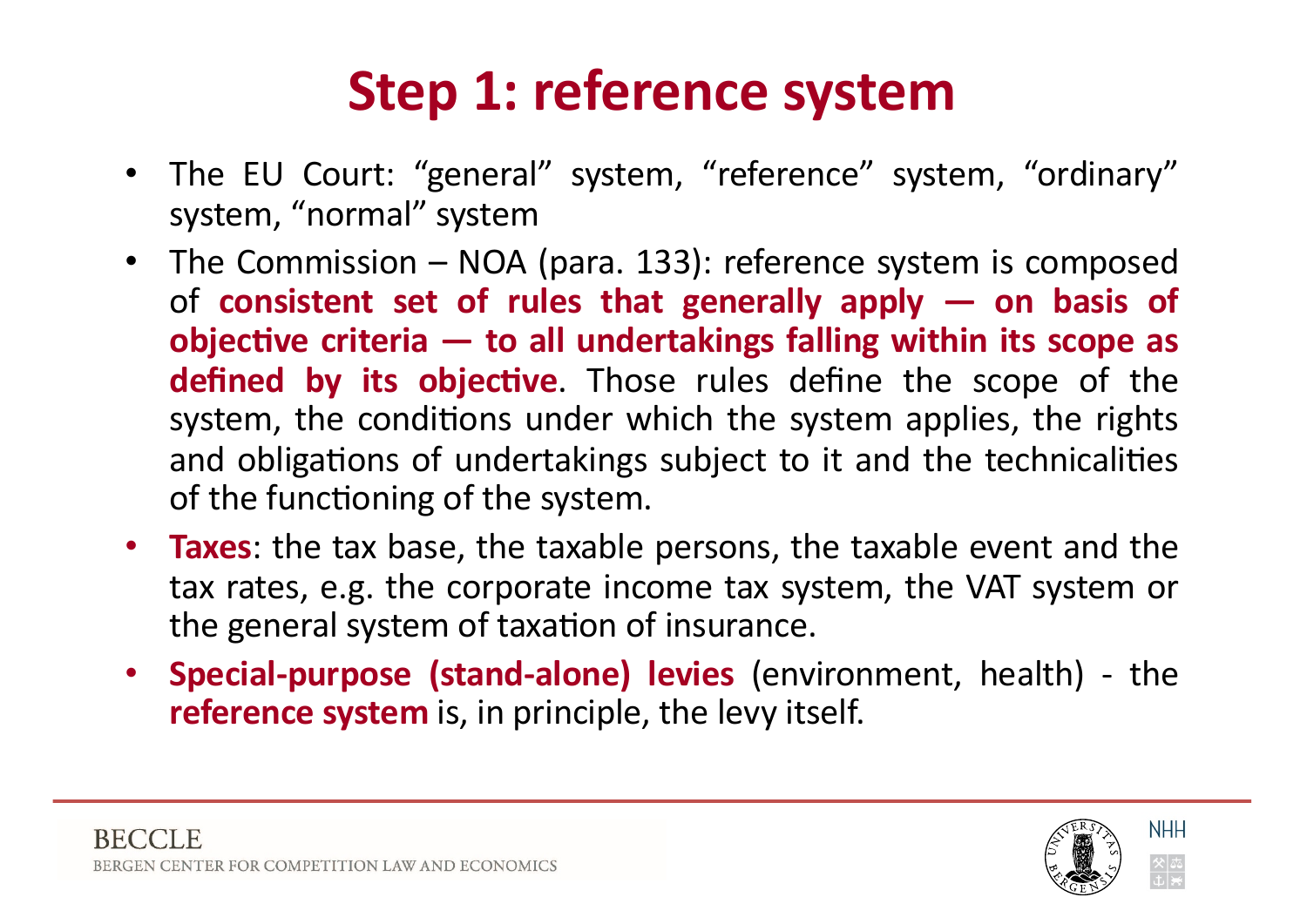## **Step 2: comparability analysis**

- Does the given measure **favour** certain undertakings or the production of certain goods as **compared** with other undertakings which are in **a similar factual and legal situation**, in the light of **the intrinsic objective of the system of reference**?
- If so, **prima facie selectivity**
- **External policy objectives** such as regional, environmental or industrial policy objectives — **cannot be taken into account**
- **Special-purpose levies** will normally **integrate the policy objectives** pursued - a differentiated treatment for activities or products whose situation is different from the situation of those activities or products which are subject to the tax as regards the intrinsic objective pursued – **no derogation.**

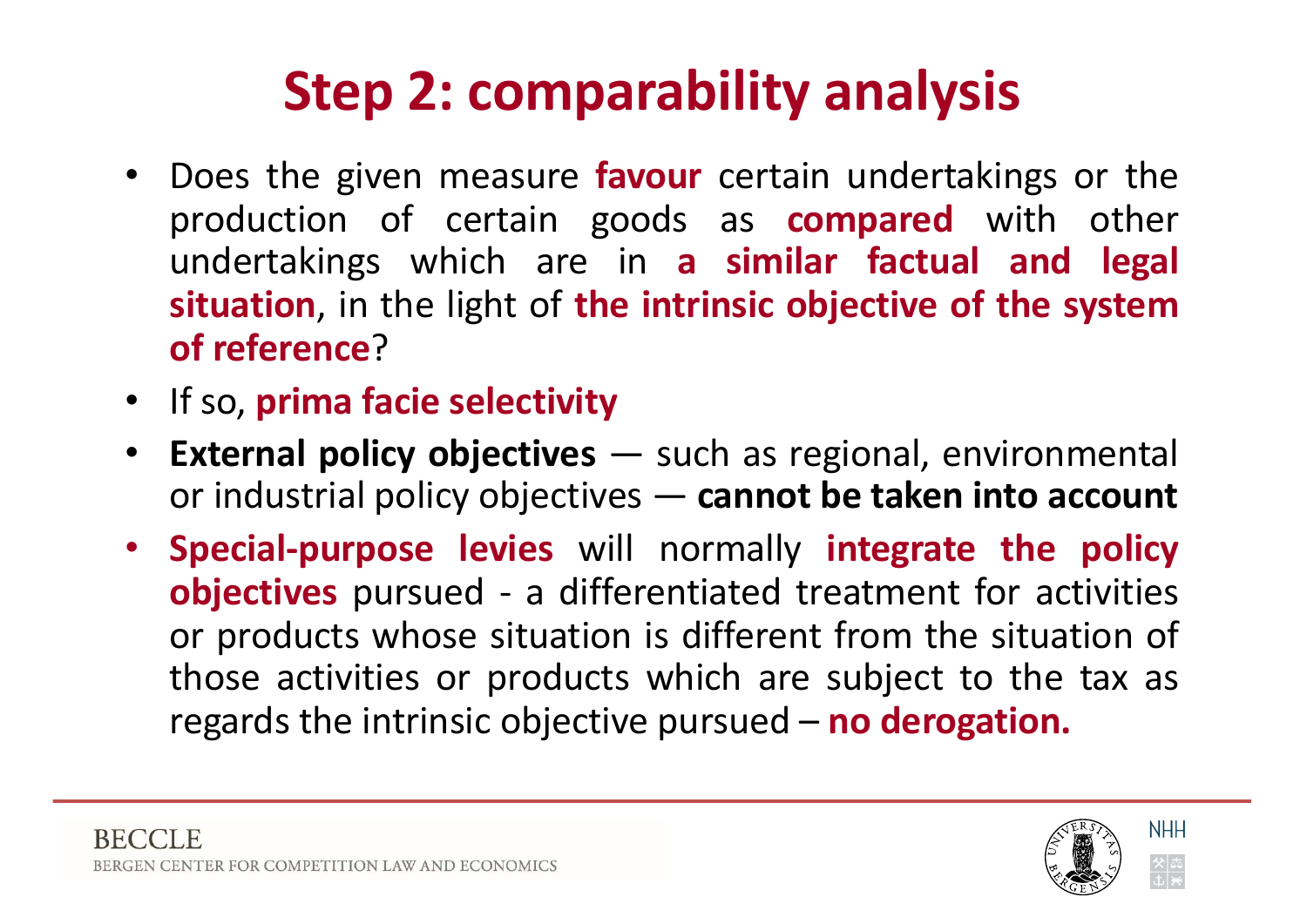#### **Step 3: Justification**

- Differentiation between comparable undertakings may be **justified by the nature and logic of the reference system**
- Ø **Only measures inherent in the tax system which are necessary for the achievement of its objectives** can be objectively justified (Case C-88/03 *Azores,* para. 81)
- Ø The measure must be **appropriate and proportionate** to achieve the stated **objective** (C-78/08 to C-80/08 *Paint Graphos*, paras 73-5)
- Ø **Not possible to rely on external policy objectives**
- Examples: the need to fight fraud or tax evasion, the need to take into account specific accounting requirements, administrative manageability, the principle of tax neutrality, the progressive nature of income tax and its redistributive purpose, the need to avoid double taxation or the objective of optimising the recovery of fiscal debts.

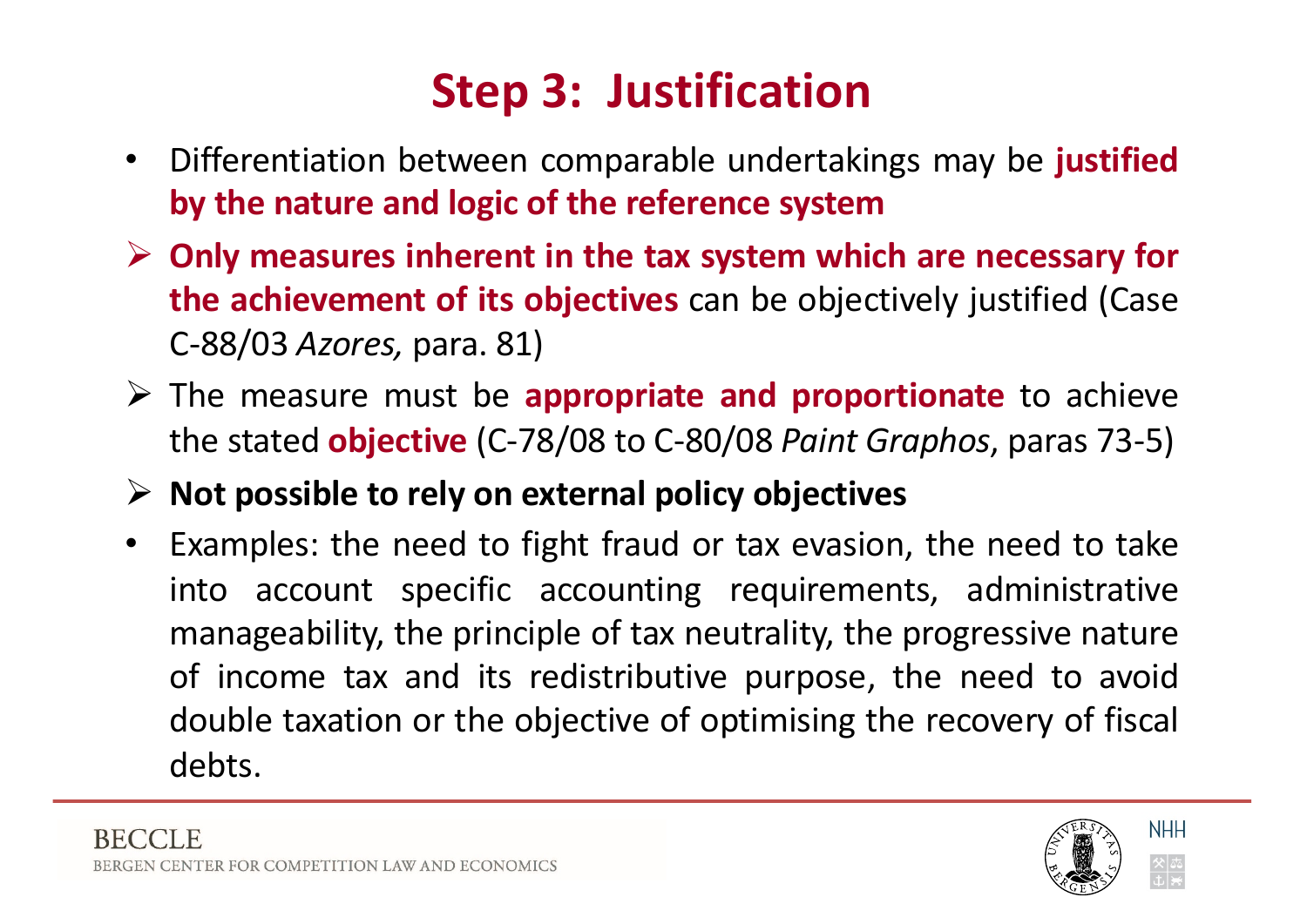## **Regional selectivity**

- In principle, only measures applicable within the **entire territory** of the MS escape the regional selectivity criterion
- $i$  Yet, the **reference system** is **not always the entire MS**
- Measures with a regional or local scope of application may not be selective if
- **1) symmetrical devolution of tax powers** distribution of tax competences in which all infra-State authorities at a particular level have the same autonomous power in law to decide the applicable tax rate within their territory of competence, independently of the central government – no normal tax rate, no reference framework
- **2) asymmetrical devolution of tax powers** only certain regional or local authorities can adopt tax measures applicable within their territory (three cumulative criteria of autonomy are fulfilled: institutional, procedural and economic and financial autonomy), the region in question is the reference framework.